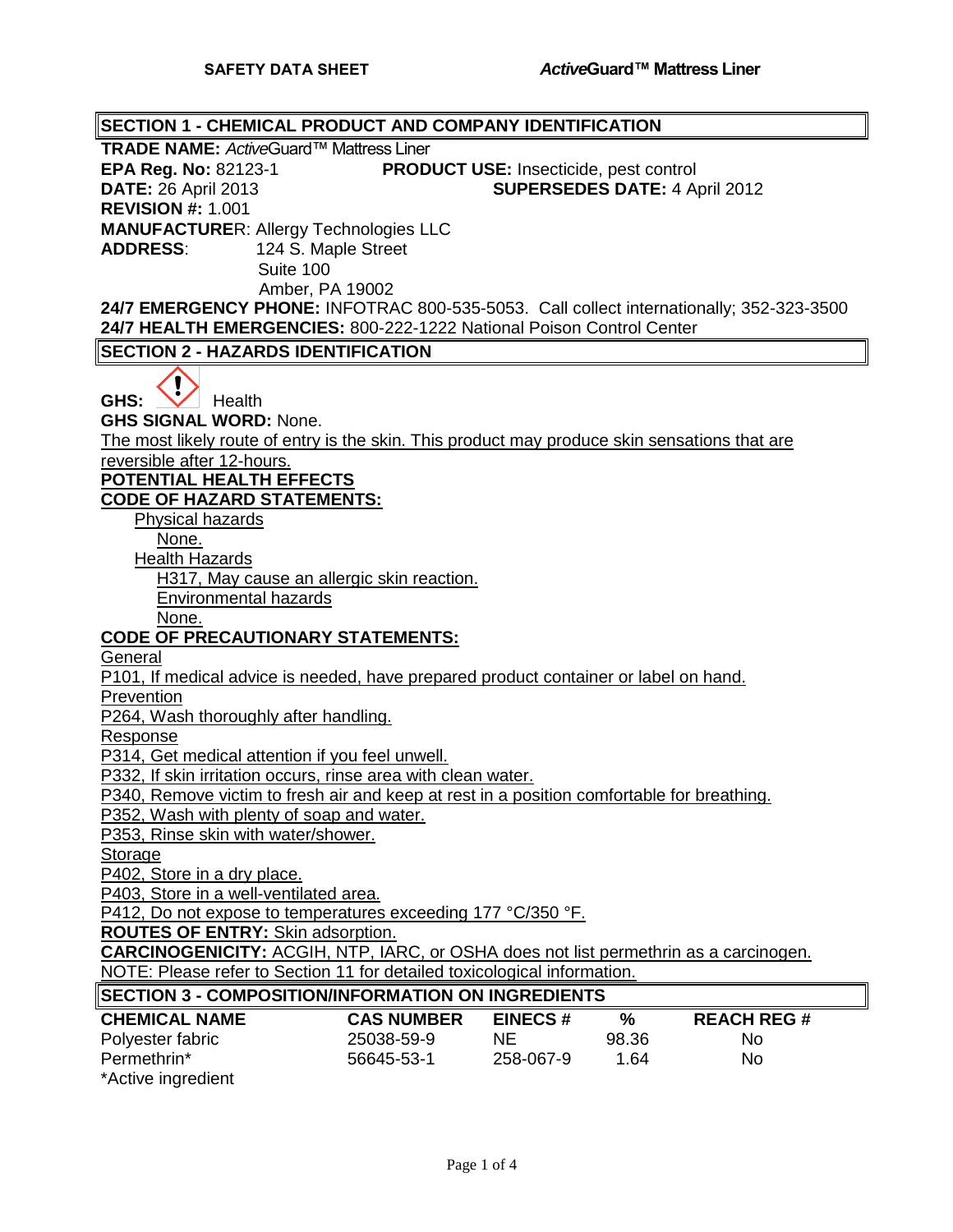# **SECTION 4 - FIRST AID MEASURES**

**INHALATION:** Not likely in product form, if difficulty in breathing, move to fresh air free from risk of further exposure. Seek medical attention if difficulty with breathing.

**EYE CONTACT:** Not likely in product form, if in eyes flush with clean, lukewarm water raising upper and lower eyelids at low pressure for 15 minutes. Remove contact lenses, if present, after the first five minutes and continue to rinse the eyes. Seek medical attention if no relief.

**SKIN CONTACT:** Not likely in product form, if skin is irritated rinse area with clean water for 15-20 minutes. Call doctor for treatment advice if irritation persists.

**INGESTION:** Not likely in product form, if swallowed, DO NOT INDUCE VOMITING. Lower the head when person is vomiting to minimize entry into throat and lungs.

**SECTION 5 - FIREFIGHTING MEASURES**

**FLASHPOINT AND METHOD:** Not flammable

**FLAMMABLE LIMITS:** None established.

**EXTINGUISHING METHOD:** Use dry chemicals, carbon dioxide and foam.

**FIRE OR EXPLOSION HAZARDS:** This material under complete combustion will form oxides of carbon and nitrogen, chlorine and hydrogen chloride.

**SPECIAL FIREFIGHTING PROCEDURES:** Keep upwind of fire. Full emergency equipment with self-contained breathing apparatus and full protective clothing to be worn by firefighters.

**SECTION 6 - ACCIDENTAL RELEASE MEASURES**

**SPILL OR LEAK PROCEDURES:** Keep away from excessive temperatures (177 °C/350 °F). Product does not leak.

**SECTION 7 - HANDLING AND STORAGE**

**STORAGE TEMPERATURE:** Keep mattress liner below excessive heat.

**SPECIAL SENSITIVITY:** None know at this time.

**HANDLING AND STORAGE PRECAUTIONS:** Use normal good personal hygiene. Wash

thoroughly after use and before eating, drinking, chewing gum or using tobacco.

**SECTION 8 - EXPOSURE CONTROLS/PERSONAL PROTECTION**

**EYE PROTECTION: None required.** 

**SKIN PROTECTION: None required.** 

**RESPIRATORY PROTECTION:** None required**.**

**OCCUPATIONAL EXPOSURE LIMITS:** None established.

**ENGINEERING CONTROLS:** None required.

**SECTION 9 - PHYSICAL AND CHEMICAL PROPERTIES**

**PHYSICAL FORM:** Soft white fabric. **ODOR:** Odorless **SOLUBILITY IN WATER:** Not soluble **FLASH POINT:** NA **VOLATILE ORGANIC CONTENT** *(VOC): NA*

**SECTION 10 - REACTIVITY**

**STABILITY:** This product is stable material under normal conditions of storage and handling.

**HAZARDOUS POLYMERIZATION:** Will not occur.

**CONDITIONS TO AVOID:** Excessive high temperatures (177 °C/350 °F).

**INCOMPATIBLES:** Avoid strong oxidizing agents, acids and bases.

**DECOMPOSITION PRODUCTS:** Product will burn and the products of complete combustion are oxides of carbon and nitrogen, chlorine and hydrogen chloride.

# **SECTION 11 - TOXICOLOGICAL/ECOLOGICAL INFORMATION**

For Permethrin product:

Oral LD<sub>50 (rat)</sub>  $\geq$  5000 mg/kg LC<sub>50 (rat)</sub>  $>$  2 mg/L Dermal LD<sub>50 (rat)</sub>  $\geq$  5000 mg/kg The significant route of exposure is the skin.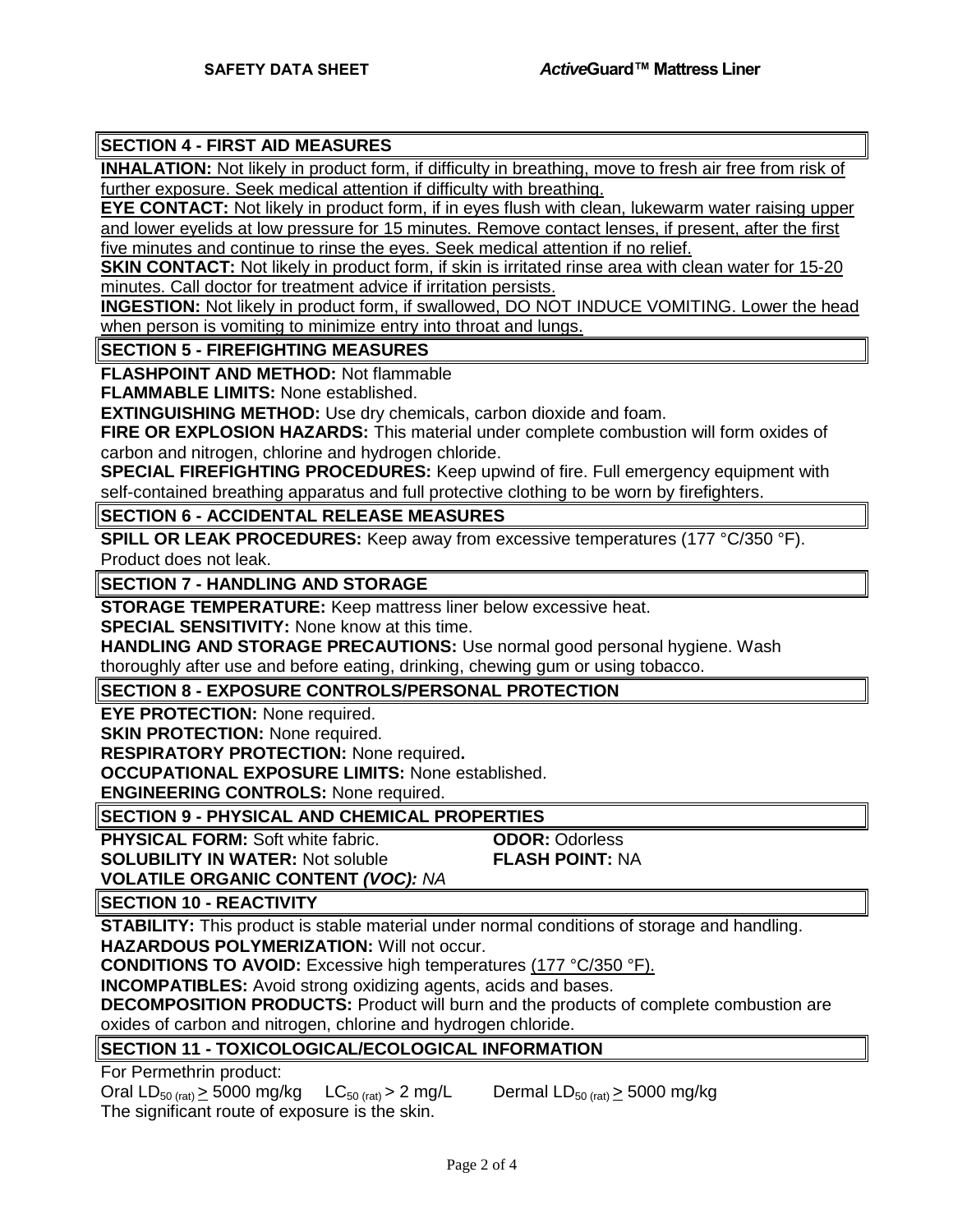## **SECTION 12 - DISPOSAL CONSIDERATIONS**

**WASTE DISPOSAL METHOD:** This material is a solid fabric. Dispose according to the regulations of local, state and Federal regulatory agencies.

#### **SECTION 13 - TRANSPORTATION INFORMATION**

**US DOT (ground) SHIPPING NAME:** Not regulated.

**IATA (air) SHIPPING NAME:** Not regulated.

**IMO (water) SHIPPING NAME:** Not regulated.

#### **SECTION 14 - REGULATORY INFORMATION**

**OSHA STATUS:** Polyester fabric not listed. Permethrin is a registered pesticide.

**TSCA STATUS:** None.

**CERCLA REPORTABLE QUANTITY:** None.

**CALIFORNIA PROPOSITION 65:** None.

**RCRA STATUS:** Not regulated under RCRA.

**SARA 311/312 HAZARD NOTIFICATION/REPORTING**

**IMMEDIATE** Y **FIRE** Y **SUDDEN RELEASE OF PRESSURE** N\_

**DELAYED** Y **REACTIVE** N\_

**SARA TITLE III:** None.

**SECTION 302 EXTREMELY HAZARDOUS:** None.

**SECTION 311/312 HAZARD CATEGORIES:** None.

**SECTION 313 TOXIC CHEMICALS:** Permethrin.

**RIGHT TO KNOW:** Permethrin is listed in CA, FL, ME, MN, NJ and PA.

**WHMIS:** Permethrin is listed as a pesticide. This product has been classified in accordance with the hazard criteria of the Controlled Products regulations and the SDS contains all of the information

required by these regulations.

## **SECTION 15 – OTHER INFORMATION/APPROVALS**

National Fire Protection Association (NFPA)

Hazardous Materials Identification System (HMIS)

NFPA HMIS

| <u>u Leasi</u>                              |   |               |
|---------------------------------------------|---|---------------|
| 1 Slight                                    | 1 | <b>Health</b> |
| 2 Moderate                                  | O | Flammability  |
| 3 High                                      | O | Reactivity    |
| 4 Severe                                    | R | <b>PPF</b>    |
| 1 Health<br>0 Flammability<br>0 Instability |   |               |

 $0 \text{$   $0 \text{ }$   $0 \text{ }$   $0 \text{ }$   $0 \text{ }$   $0 \text{ }$   $0 \text{ }$   $0 \text{ }$   $0 \text{ }$   $0 \text{ }$   $0 \text{ }$   $0 \text{ }$   $0 \text{ }$   $0 \text{ }$   $0 \text{ }$   $0 \text{ }$   $0 \text{ }$   $0 \text{ }$   $0 \text{ }$   $0 \text{ }$   $0 \text{ }$   $0 \text{ }$   $0 \text{ }$   $0 \text{ }$   $0 \text{ }$   $0 \text{ }$   $0 \text{ }$   $0 \text{$ 

**RISK PHRASES:** R21, Harmful in contact with skin.

**SAFETY PHRASES:** S24, Avoid contact with skin and if swallowed, do not induce vomiting: seek medical advice immediately and show this container or label.

## **SECTION 16 – ABBREVIATIONS /DISCLAIMER**

**REASON FOR ISSUE:** New MSDS to meet GHS guidelines, REACH (EEC) and EPA PR Notice 2012-1. See Sections 2, 3, 4, 6, 9, 10, 11, 14, 15 and 16. Changes are underlined.

This chemical is a pesticide product registered by the United States Environmental Protection Agency and is subject to certain labeling requirements under federal pesticide law. These requirements differ from the classification criteria and hazard information required for safety data sheets (SDS) and for workplace labels of non-pesticide chemicals. The hazard information required on the pesticide label is reproduced below. The pesticide label also includes other important information, including directions for use.

This product is EPA Toxicology Category IV by all routes of exposure. Therefore no signal word nor Hazards to Humans and Domestic Animal Statements are required.